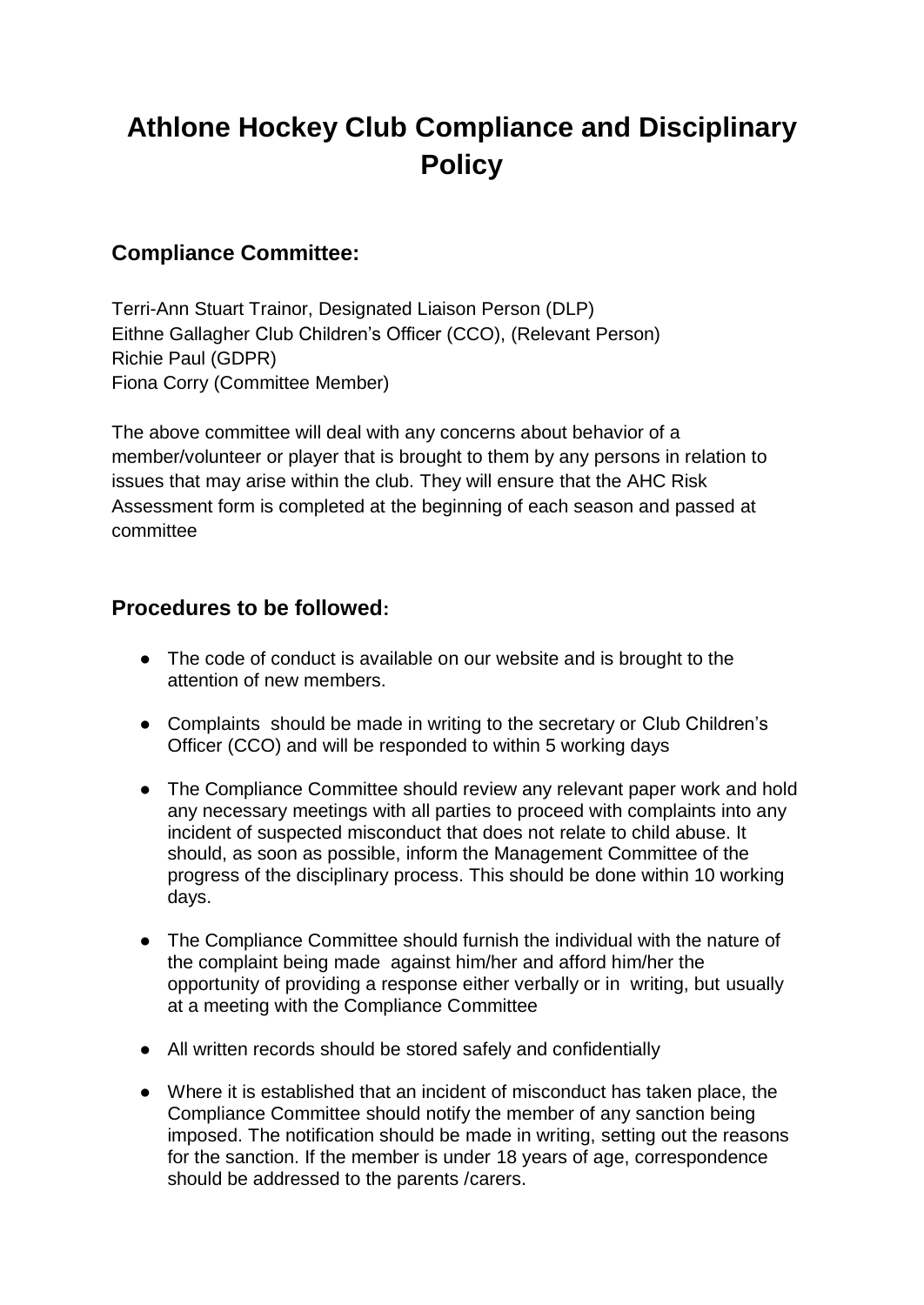- If the member against whom the complaint was made is unhappy with the decision of the Compliance Committee s/he should have the right to appeal the decision to an Appeals Committee. Any appeal should be made in writing within an agreed period after issue, usually 10 days of the decision of the disciplinary committee
- The chairperson of the Appeals Committee should be a member of the Management Committee. The Appeals Committee should consult with the Club Children's Officer in relation to issues of child welfare and codes of conduct.
- The Appeals Committee should have the power to confirm, set aside or change any sanction imposed by the Compliance Committee.
- If any party is not satisfied with the outcome the matter can be referred to the Governing Body.
- However, efforts to resolve the issue at local level should be exhausted before the National Governing Body is engaged in attempts to resolve the matter.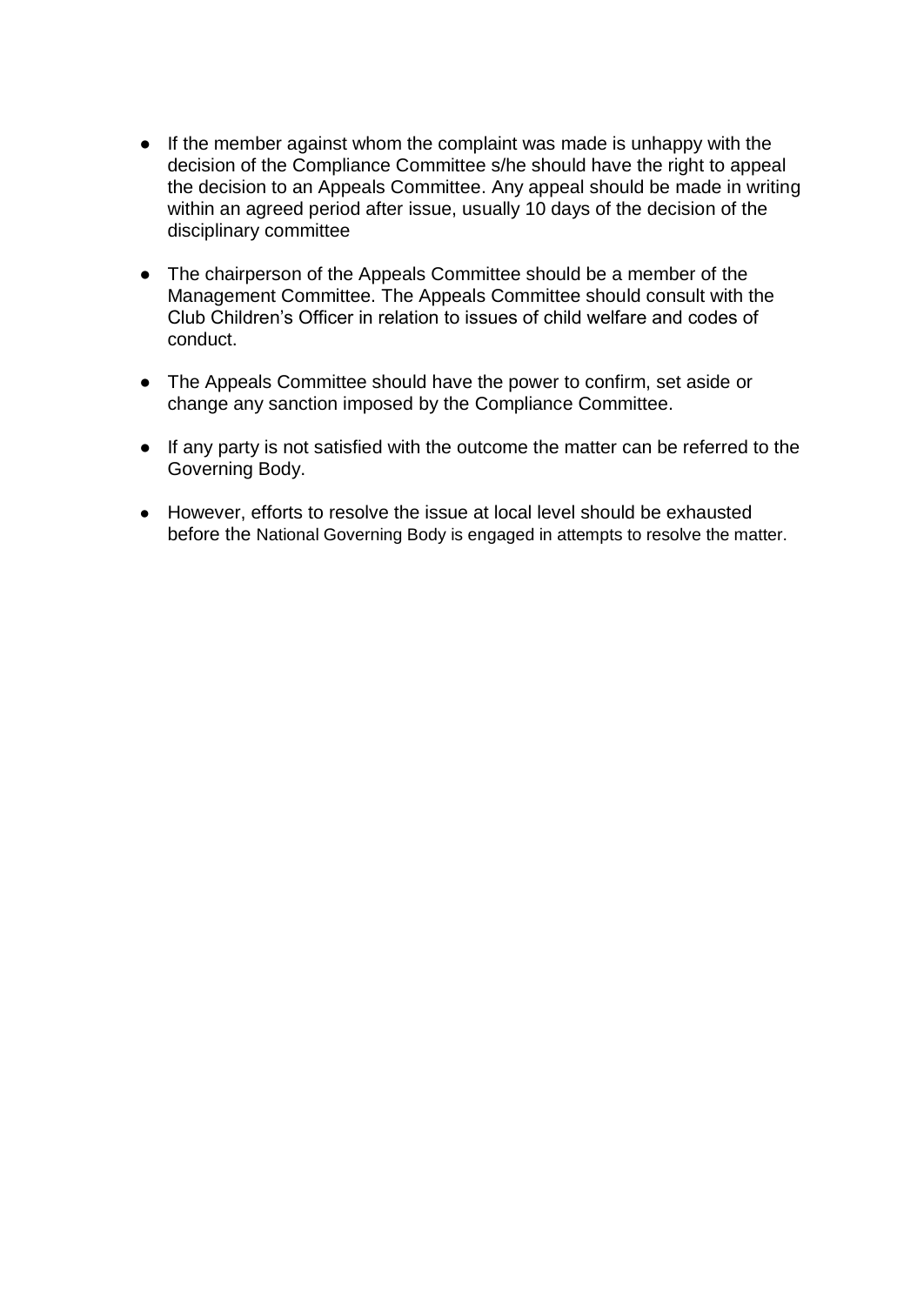## **Procedure for dealing with a concern about Behaviour of a Staff Member/Volunteer in Athlone Hockey Club**

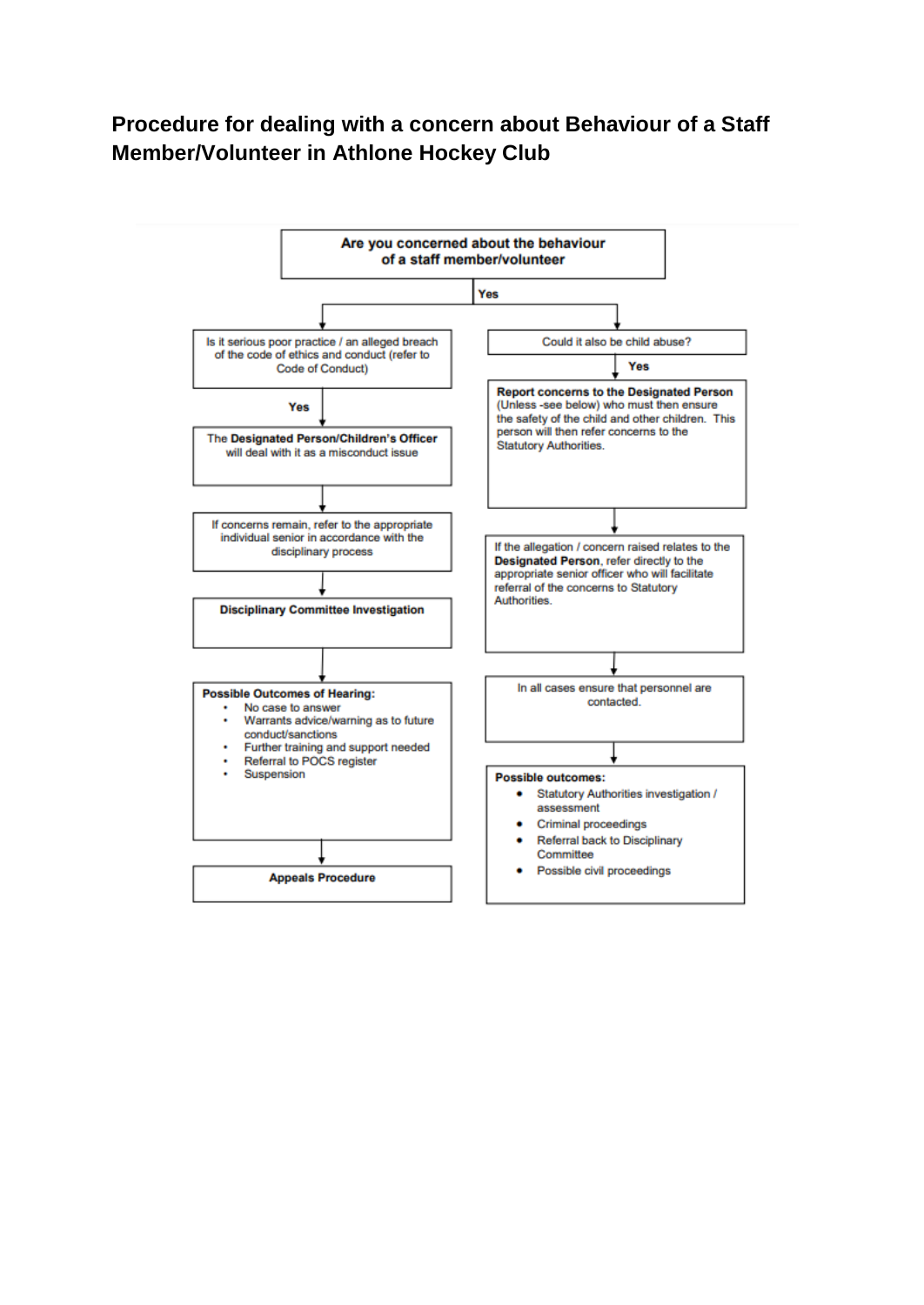The Designated Liaison Person (DLP) must have completed the Level 3 Child Welfare and Safeguarding course. They are responsible for dealing with any concerns about the protection of children. The DLP is responsible for reporting allegations or suspicions of child abuse to Tusla (The Child and Family Agency) and an Garda Siochana. They must ensure that all the club procedures are followed correctly.

The Club Children's Officer (CCO) must have completed the Level 2 Child Welfare and Safeguarding course. The role of the CCO should be child centric in focus and have as the primary aim the establishment of a child centric ethos within Athlone Hockey Club. She/he is the link between the children and the adults in the club. The CCO also takes responsibility for monitoring and reporting to the Management Committee on how club policy impacts on young people and sports leaders.

The Relevant person, as defined in the Children's First Act 2015, means a person who is appointed by a provider of a relevant service to be the first point of contact in respect of the provider's Child Safety Statement.

All volunteers within AHC will complete Garda vetting and a Safeguarding course Level 1.

New volunteers will complete the recruitment process and be fully informed of club procedures and policies. They will be aware of all committee members and child protection officers.

 $\overline{a}$